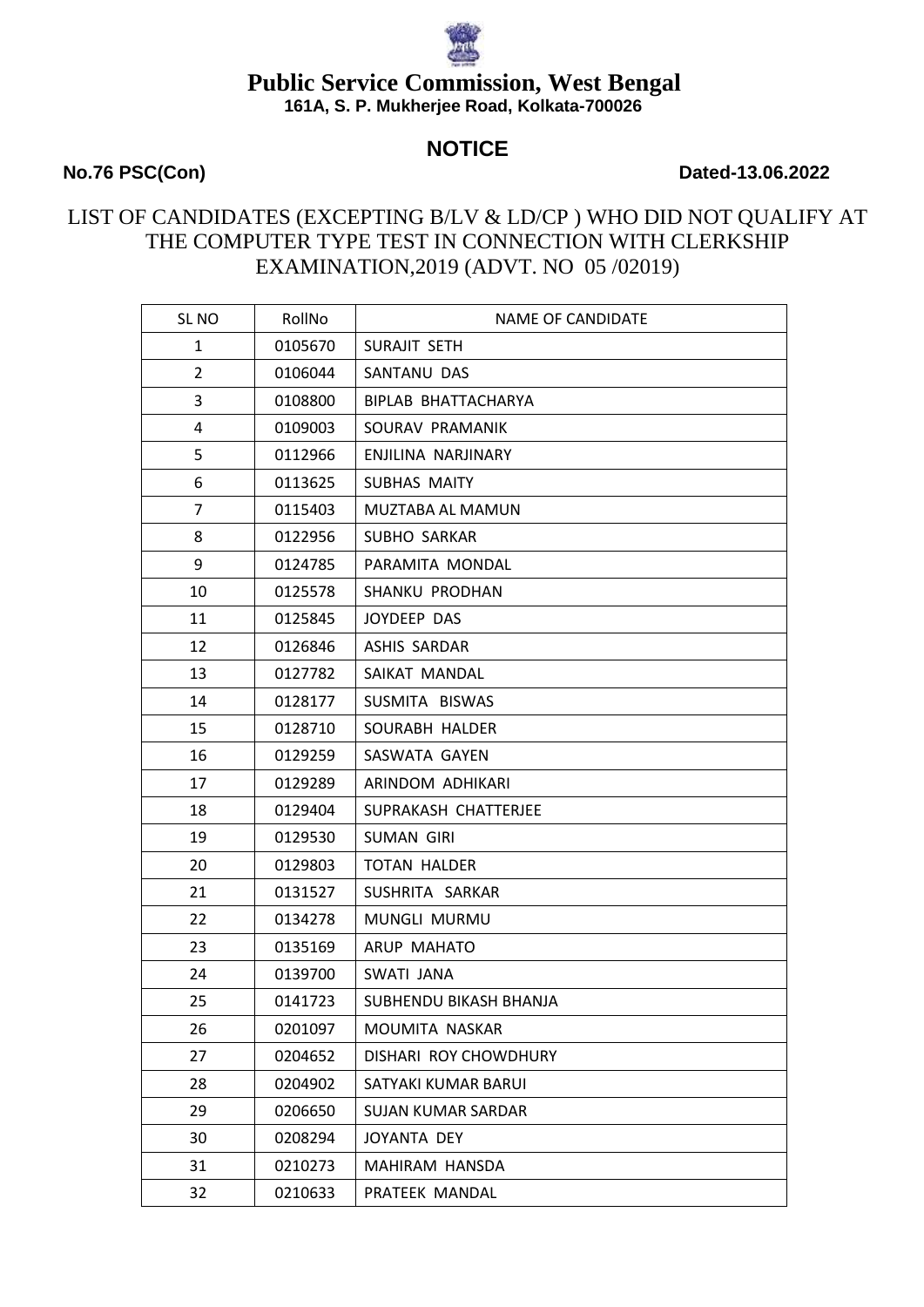

| 33 | 0210650 | PRATIMA MAJHI              |
|----|---------|----------------------------|
| 34 | 0211320 | PRASENJIT MRIDHA           |
| 35 | 0212613 | BIPLAB BHAKTA              |
| 36 | 0212920 | NITISH MANDAL              |
| 37 | 0214122 | SATYAKI DAS                |
| 38 | 0216986 | CHITTARANJAN BANDYOPADHYAY |
| 39 | 0221639 | SUJIT KUMAR MAZUMDER       |
| 40 | 0223025 | PIYALI SAHA                |
| 41 | 0229563 | <b>SK MONIRUL ISLAM</b>    |
| 42 | 0230992 | PARIMAL KUMAR ROY          |
| 43 | 0231517 | RAJAT BERA                 |
| 44 | 0231722 | SANKHA DAS                 |
| 45 | 0236166 | ARNAB BANERJEE             |
| 46 | 0300021 | ACHIRUDDIN MOLLA           |
| 47 | 0301505 | SOUGATA BHUNIA             |
| 48 | 0301991 | <b>MADHAB HALDER</b>       |
| 49 | 0302057 | ABHIJIT DAS                |
| 50 | 0303806 | PRASANTA HALDER            |
| 51 | 0311979 | RUMPA HALDER               |
| 52 | 0312036 | SOMASREE GHOSH             |
| 53 | 0312155 | SANTANU HALDER             |
| 54 | 0312441 | NASRIN SULTANA             |
| 55 | 0312578 | <b>RATAN HALDER</b>        |
| 56 | 0313013 | AJIJUL MOLLA               |
| 57 | 0313778 | <b>MAIJUDDIN MOLLA</b>     |
| 58 | 0317958 | <b>TOUSIF GAZI</b>         |
| 59 | 0318525 | PRAKASH NASKAR             |
| 60 | 0325345 | MAMPI MONDAL               |
| 61 | 0325759 | KRISHNENDU DAS             |
| 62 | 0325901 | AYON MONDAL                |
| 63 | 0325958 | SUBHANKAR NASKAR           |
| 64 | 0326540 | RABINDRA NATH MANDAL       |
| 65 | 0401447 | PRANAB NASKAR              |
| 66 | 0402690 | RINTU DAS                  |
| 67 | 0403340 | SAHADEB SHYAMAL            |
| 68 | 0405507 | <b>BIKASH SARDAR</b>       |
| 69 | 0405790 | ARGHYA PURKAIT             |
| 70 | 0410046 | ARIJIT DEY                 |
| 71 | 0410115 | <b>MDABUL BASAR HALDER</b> |
| 72 | 0412618 | SUDIPTA MONDAL             |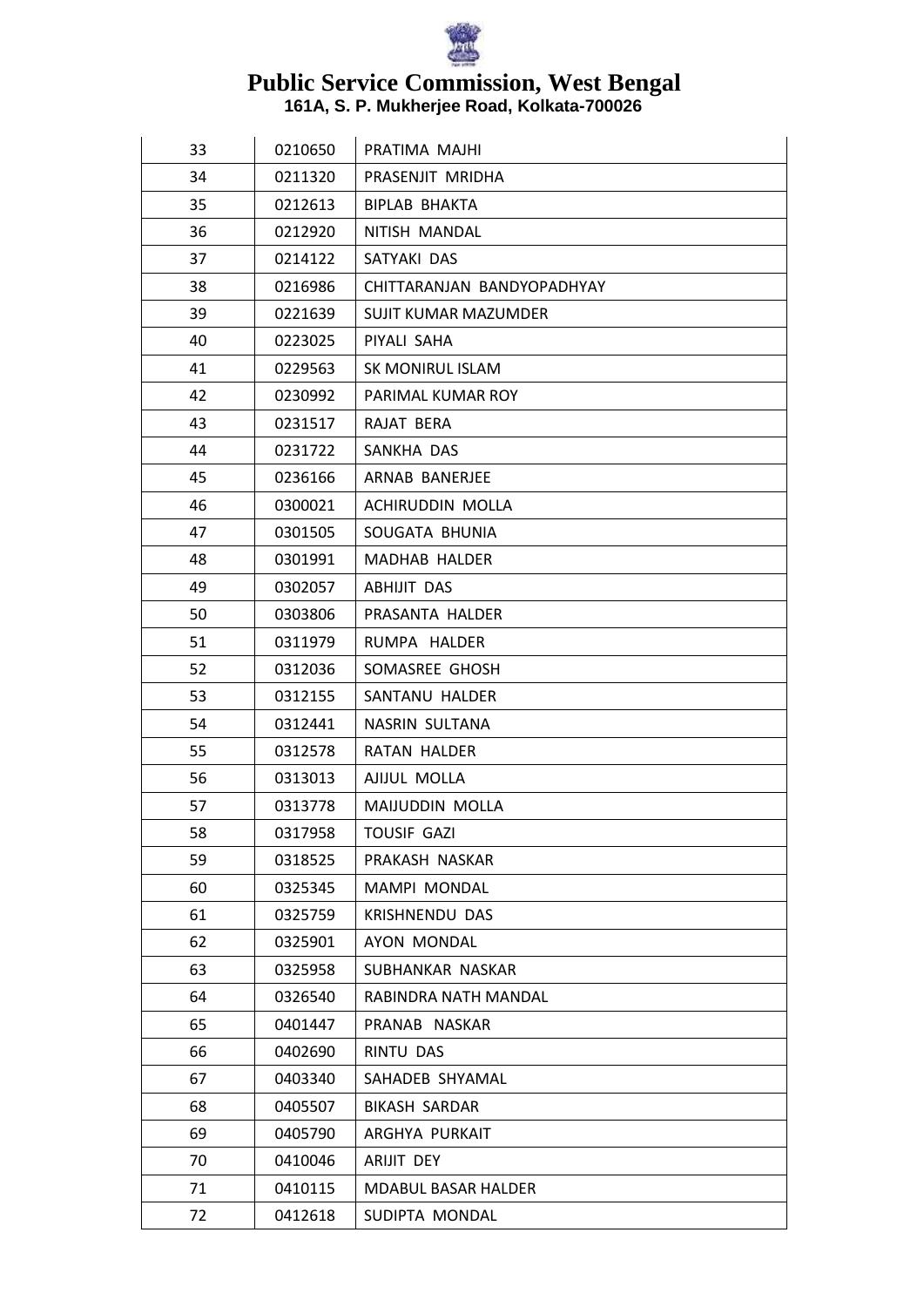

| 73  | 0501880 | <b>CHANDRA SEKHAR MONDAL</b>   |
|-----|---------|--------------------------------|
| 74  | 0502994 | RIMA MONDAL                    |
| 75  | 0504364 | ARABINDA MAHATO                |
| 76  | 0505082 | SAMIR KUMAR BISWAS             |
| 77  | 0505162 | MONALISA PAL                   |
| 78  | 0506648 | <b>UDAY SHANKAR ROY</b>        |
| 79  | 0517241 | CHHURAF ALI BISWAS             |
| 80  | 0517852 | AMIT SAHA                      |
| 81  | 0524314 | SAPTARSI TUDU                  |
| 82  | 0524958 | ENAMUL HAQUE                   |
| 83  | 0529327 | SWAGATA GHOSH                  |
| 84  | 0529413 | AJOY ROY                       |
| 85  | 0531501 | <b>KRISHNENDU GHOSH</b>        |
| 86  | 0531646 | <b>MILAN ARI</b>               |
| 87  | 0531848 | UJJAL BISWAS                   |
| 88  | 0533655 | <b>BIPLAB BISWAS</b>           |
| 89  | 0535723 | ASHOKE KUMAR DUTTA             |
| 90  | 0536929 | <b>BISWANATH MAHATO</b>        |
| 91  | 0538618 | SAHAJAHAN MONDAL               |
| 92  | 0539250 | AHELI ROY CHAUDHURY            |
| 93  | 0539911 | <b>BISWAJIT GHOSH</b>          |
| 94  | 0600498 | PRIYANKA BOSE                  |
| 95  | 0601834 | AMIT SARKAR                    |
| 96  | 0602034 | NIRUPAM BISWAS                 |
| 97  | 0602366 | <b>MOMINUR RAHAMAN AKUNJEE</b> |
| 98  | 0602766 | RATNA HALDER                   |
| 99  | 0602920 | SAATYAKI BARMAN                |
| 100 | 0603470 | <b>SHAWON BISWAS</b>           |
| 101 | 0603776 | <b>BHARATI MAHATO</b>          |
| 102 | 0603891 | RAJA DAS                       |
| 103 | 0604408 | SUDIP KUNDU                    |
| 104 | 0604824 | SANJIB SARKAR                  |
| 105 | 0605011 | SAURAV GANAPATI                |
| 106 | 0605025 | TAUSIF AHMED                   |
| 107 | 0607531 | SOUMEN SARDAR                  |
| 108 | 0608023 | <b>BROTOTI HOWLADER</b>        |
| 109 | 0608040 | ABIR HALDER                    |
| 110 | 0608283 | ARPITA ROY                     |
| 111 | 0608523 | SUJAY BISWAS                   |
| 112 | 0611593 | MRINAL SARKAR                  |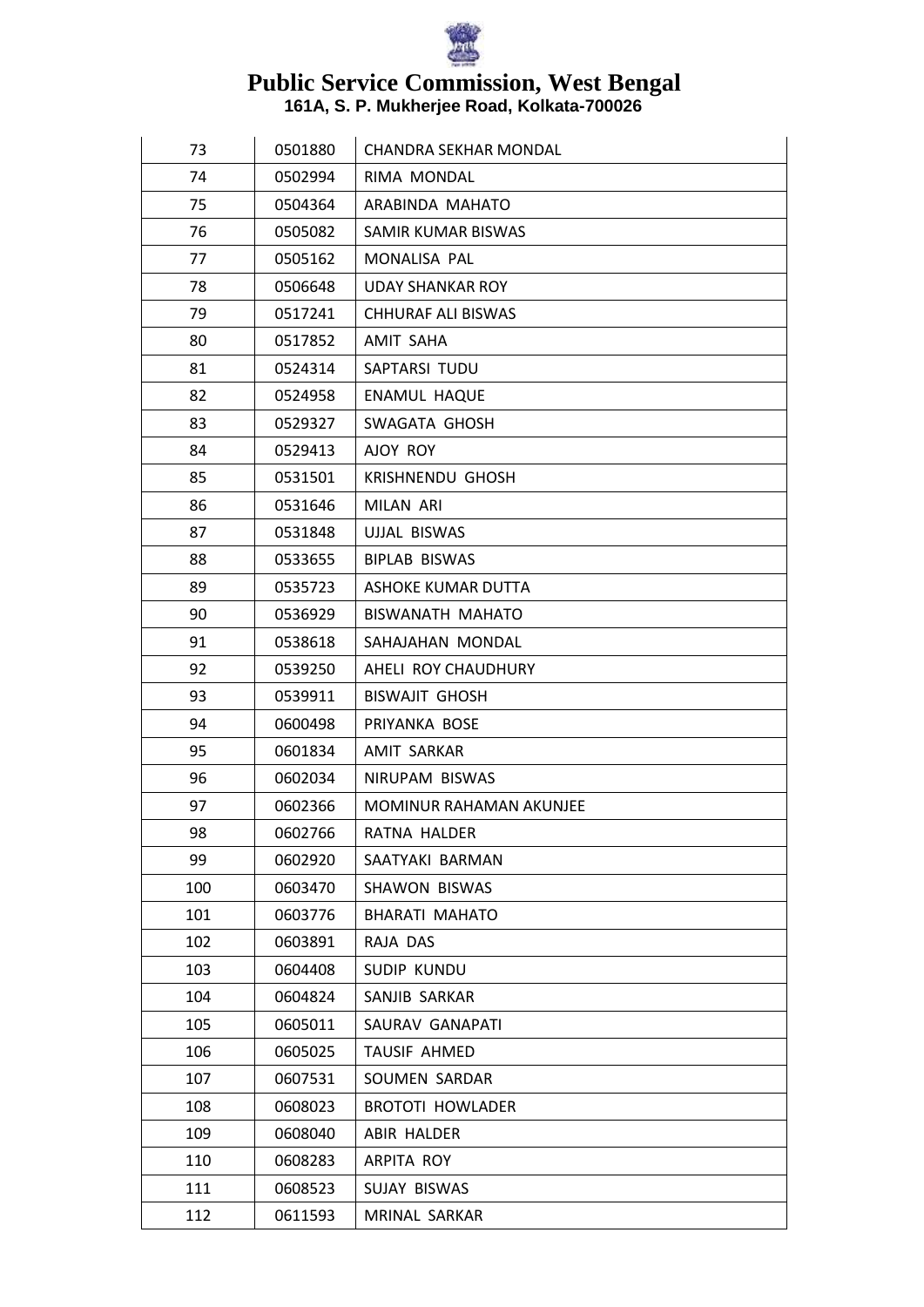

| 113 | 0616950 | PUJA BISWAS                 |
|-----|---------|-----------------------------|
| 114 | 0617051 | MD AJAHARUDDIN              |
| 115 | 0617056 | SOUVIK MAZUMDER             |
| 116 | 0619983 | RIA SIL                     |
| 117 | 0620157 | SAFIAR ALI                  |
| 118 | 0622359 | <b>CHINMOY ROY</b>          |
| 119 | 0622605 | SULAGNA BOSE                |
| 120 | 0623451 | SOHAM MANDAL                |
| 121 | 0623693 | KASHMIRA PARVIN             |
| 122 | 0624750 | SUSHANTA DAS                |
| 123 | 0625186 | RABINDRANATH ADHIKARI       |
| 124 | 0626463 | RIK BISWAS                  |
| 125 | 0627134 | ANKITA SAHA                 |
| 126 | 0627935 | SOURAV TAPLI                |
| 127 | 0628372 | <b>TUSHAR SHUVRA GOLDER</b> |
| 128 | 0628810 | SOMA DEBNATH                |
| 129 | 0628894 | SANKAR PRASAD ROY           |
| 130 | 0629638 | SUMAN ROY                   |
| 131 | 0629983 | <b>BIKRAM SARKAR</b>        |
| 132 | 0630133 | MURSHID ALAM                |
| 133 | 0632218 | SHAMIM RAJ MONDAL           |
| 134 | 0632693 | SANTU SARKAR                |
| 135 | 0634513 | TAPU PARAMANIK              |
| 136 | 0636991 | SAHELI HAQUE                |
| 137 | 0638367 | AURINDAM DAS                |
| 138 | 0640568 | NAJMUL MALLICK              |
| 139 | 0640945 | RAJESH MONDAL               |
| 140 | 0642326 | <b>JHARNA KHATUN</b>        |
| 141 | 0643891 | PUJA ROY                    |
| 142 | 0646106 | UJJWAL KUMAR NANDI          |
| 143 | 0701340 | TINGA RAJ KAR               |
| 144 | 0701818 | PROVAT RANJAN MISTRI        |
| 145 | 0702606 | RAJA SARDAR                 |
| 146 | 0702667 | <b>JOY BISWAS</b>           |
| 147 | 0702722 | LIPIKA BISWAS               |
| 148 | 0703325 | SOBHAN BISWAS               |
| 149 | 0704437 | NETAI SARKAR                |
| 150 | 0704827 | JAGADANANDA SAHA            |
| 151 | 0705754 | ATANU DAS                   |
| 152 | 0705875 | ASHIS MONDAL                |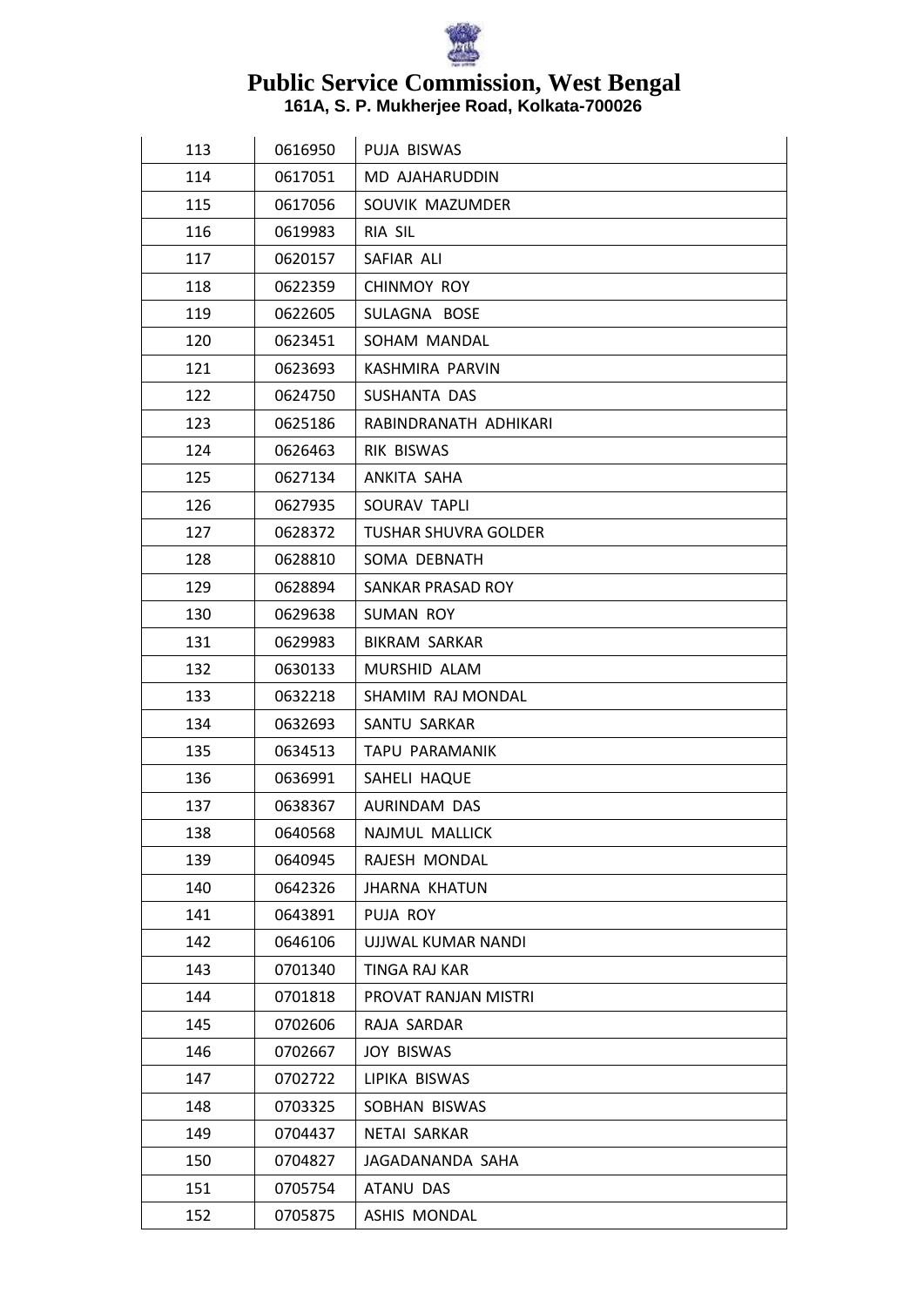

| 153 | 0708115 | <b>BISWAJIT HALDER</b>       |
|-----|---------|------------------------------|
| 154 | 0708417 | IKBAL HOSSAIN                |
| 155 | 0709565 | AKSHOY BISWAS                |
| 156 | 0709856 | APURBA KUMAR GOLDAR          |
| 157 | 0711676 | <b>SUMAN KAR</b>             |
| 158 | 0712362 | <b>BIKASH BISWAS</b>         |
| 159 | 0724174 | <b>DIPANKAR HALDER</b>       |
| 160 | 0724378 | <b>MOUSUMI BISWAS</b>        |
| 161 | 0724393 | NISHITH KABIRAJ              |
| 162 | 0725900 | ANARUL BISWAS                |
| 163 | 0730778 | <b>UTTAM BAIN</b>            |
| 164 | 0736408 | ABUSAID MONDAL               |
| 165 | 0737249 | <b>KESHAB CHANDRA BISWAS</b> |
| 166 | 0742711 | BISWAJIT BISWAS              |
| 167 | 0743054 | <b>ONKAR DEBNATH</b>         |
| 168 | 0744096 | WAHID REJA MONDAL            |
| 169 | 0800349 | DEBASIS MITRA                |
| 170 | 0801248 | SUMITA PAUL                  |
| 171 | 0801664 | NIBEDITA MONDAL              |
| 172 | 0802402 | SAIKAT NANDI                 |
| 173 | 0803146 | ASHIS MALODAS                |
| 174 | 0807916 | LILA KHAN                    |
| 175 | 0808695 | SWARNALI SARKAR              |
| 176 | 0814708 | ADITYA NARAYAN PAL           |
| 177 | 0815923 | MALOY SASMAL                 |
| 178 | 0821599 | ADITYA ROY                   |
| 179 | 0822477 | SASWATA MONDAL               |
| 180 | 0824164 | <b>TUSHAR MONDAL</b>         |
| 181 | 0825371 | MUKESH KUMAR SHAW            |
| 182 | 0825608 | SHANTANU BHATTACHARJEE       |
| 183 | 0825888 | SANDIPAN SAU                 |
| 184 | 0900627 | SRADDHANJALI MANDI           |
| 185 | 0901872 | ANJAN SINGHA                 |
| 186 | 0902338 | ARPAN PAUL                   |
| 187 | 0712044 | MRINMAY SARDAR               |
| 188 | 0128847 | MD ASIF                      |
| 189 | 0214794 | ASMA NAWSHEEN                |
| 190 | 0517594 | AMAN CHOUDHARY               |
| 191 | 0927408 | RAJANI KURMI                 |
| 192 | 1108497 | MD ASIF                      |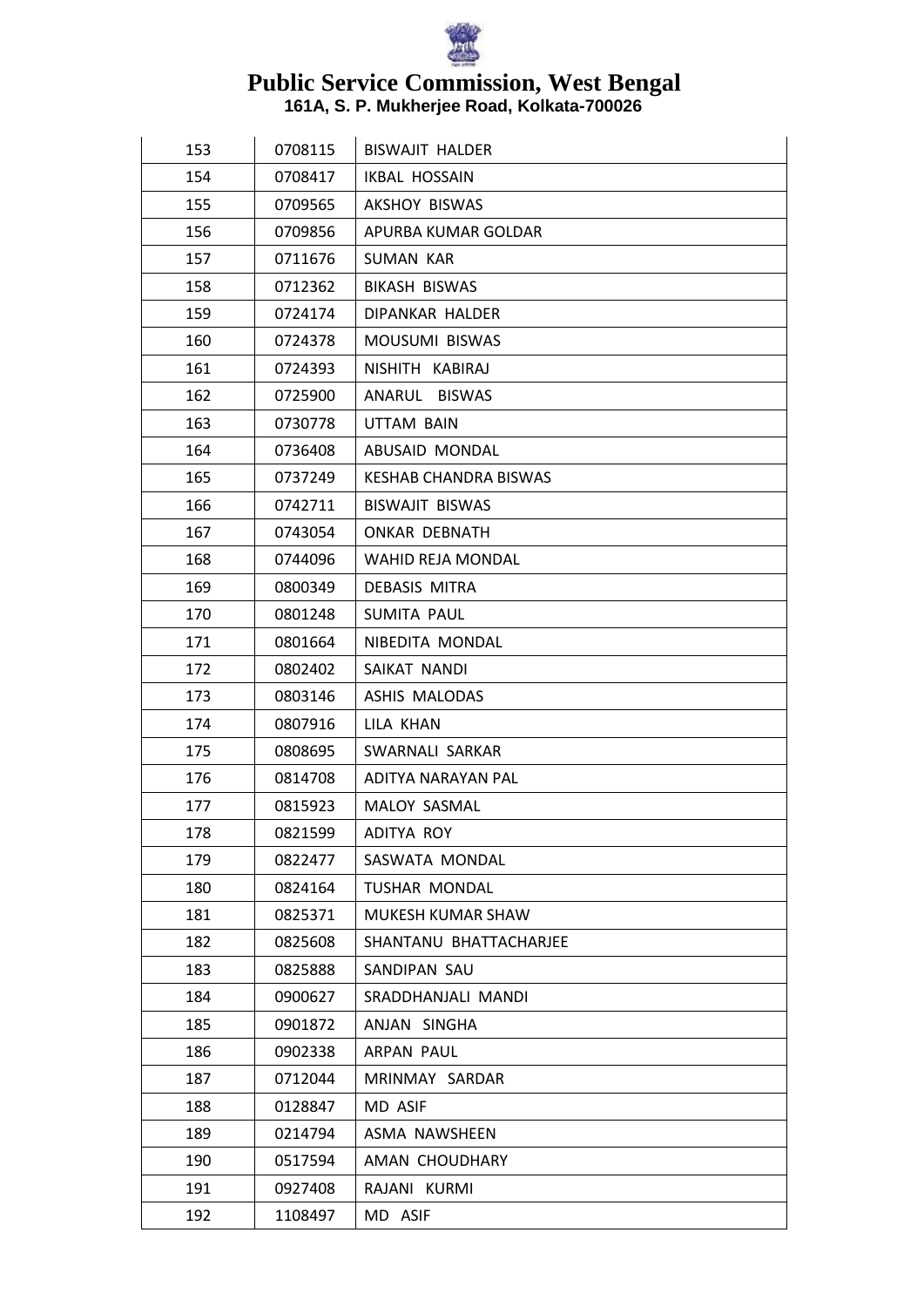

| 193 | 2112784 | <b>SUNIL KUMAR SINHA</b> |
|-----|---------|--------------------------|
| 194 | 2116571 | <b>SUSANTA KUMAR DAS</b> |
| 195 | 2206728 | MONOJIT DAS              |
| 196 | 2215172 | <b>ABHIJIT ROY</b>       |
| 197 | 2218098 | SUSHIL BISWAS            |
| 198 | 2314153 | ABHISHEK SAH             |
| 199 | 2400888 | <b>TOFAZZAL HOSSAIN</b>  |
| 200 | 2410309 | TAPAS RAY                |
| 201 | 2503623 | MOLOY NATH CHATTOPADHYAY |
| 202 | 2504388 | DAWA LHAMU SHERPA        |
| 203 | 2506574 | SNEHASISH SHIL           |
| 204 | 2513561 | PRASHANTA SAMANTA        |
| 205 | 2514345 | DIBAKAR BARMAN           |
| 206 | 2205123 | RAJESH MUNDA             |
| 207 | 1034708 | ANUPAM HEMBRAM           |
| 208 | 1037794 | NASIRUDDIN KHADIM        |
| 209 | 1102155 | MONOJ LOHAR              |
| 210 | 1111409 | PAYEL MUDI               |
| 211 | 1113365 | RAJESHWARI MANDAL        |
| 212 | 1120443 | <b>BIDYUT MODAK</b>      |
| 213 | 1120536 | CHANDAN MAJI             |
| 214 | 1210891 | SUPARNA MURMU            |
| 215 | 1227048 | DEBKUMAR DATTA           |
| 216 | 1227832 | SAHEB ORANG              |
| 217 | 1228315 | KAMALENDU MAHATO         |
| 218 | 1305387 | PARTHA SARATHI BERA      |
| 219 | 1310261 | <b>SUMAN MURMU</b>       |
| 220 | 1310934 | <b>ASHOKE MANDI</b>      |
| 221 | 1312600 | ARUNAVA BERA             |
| 222 | 1313266 | <b>BANASHREE HEMBROM</b> |
| 223 | 1313857 | SURAJIT PANDIT           |
| 224 | 1314575 | PRASANTA MANDAL          |
| 225 | 1318876 | ARPAN KUMAR PATI         |
| 226 | 1321475 | SUBHAJIT DAS             |
| 227 | 1325871 | ANAL KUMAR SAHA          |
| 228 | 1326249 | ANITA MONDAL             |
| 229 | 1329363 | <b>GURUPADA SING</b>     |
| 230 | 1329434 | SATYAJIT ROY             |
| 231 | 1329487 | PRITISH BHANDARI         |
| 232 | 1331366 | <b>BISWAJIT DHARA</b>    |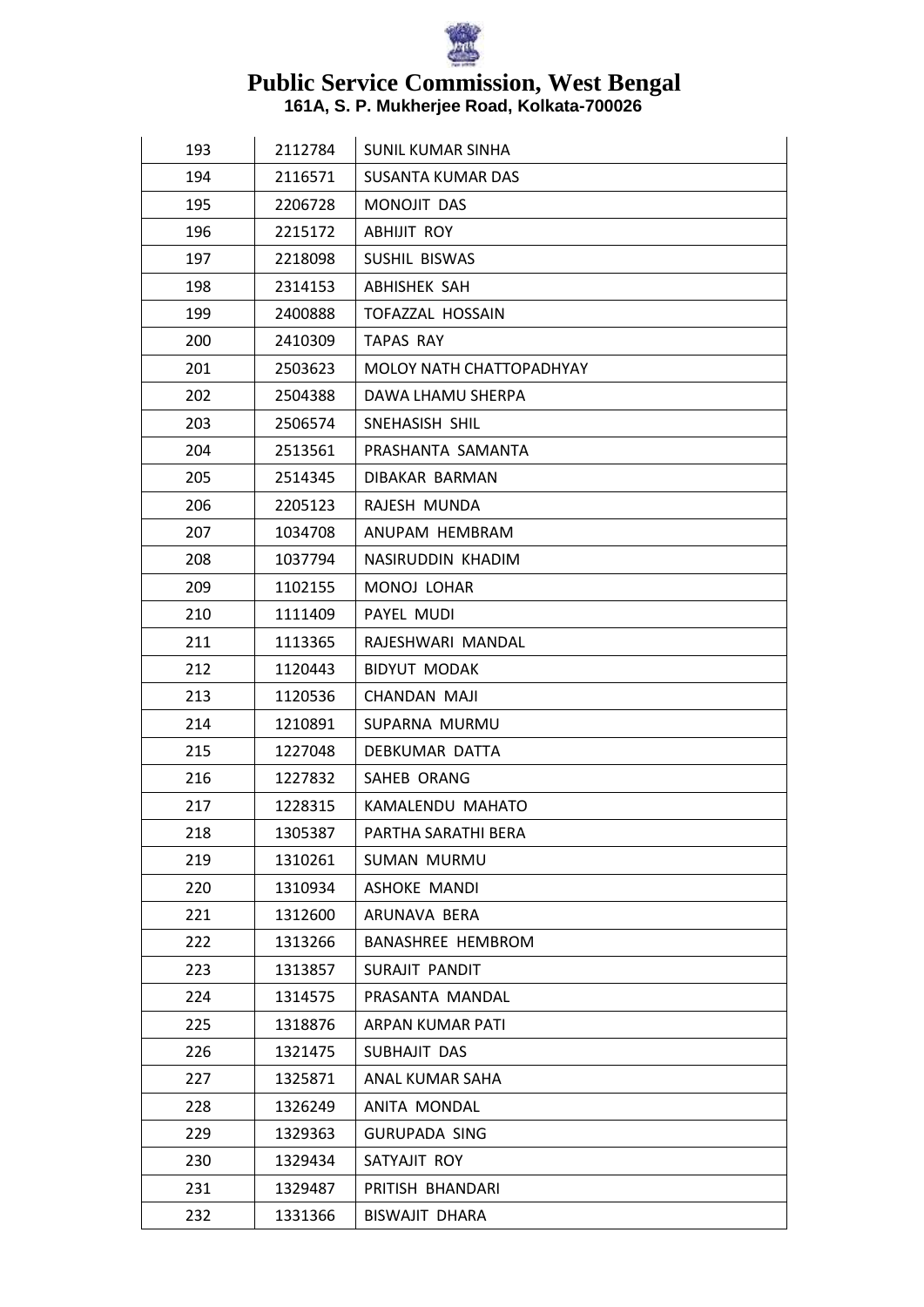

| 233 | 1331482 | CHANDAN SAMANTA            |
|-----|---------|----------------------------|
| 234 | 1331904 | LARSEN GHOSH               |
| 235 | 1332787 | SUBRATA KISKU              |
| 236 | 1332956 | MOULIKA MISHRA             |
| 237 | 1332961 | <b>AVIJIT MAITY</b>        |
| 238 | 1332962 | <b>TANMOY CHAKRABORTY</b>  |
| 239 | 1332970 | SABARNI DE TUNGA NAG       |
| 240 | 1332979 | SAIKAT MAHAPATRA           |
| 241 | 1333035 | SOUMEN DAS                 |
| 242 | 1333037 | PARTHA DANDAPAT            |
| 243 | 1333040 | SUBHRADIP OJHA             |
| 244 | 1403901 | SOVANA JANA                |
| 245 | 1414114 | TANAYA PRADHAN             |
| 246 | 1417086 | PRANAB DOLUI               |
| 247 | 1422320 | <b>MANAS DOLAI</b>         |
| 248 | 1424607 | PASHUPATI MAITY            |
| 249 | 1425990 | SEBABRATA MAHAPATRA        |
| 250 | 1506298 | DIPAK MAHATA               |
| 251 | 1507838 | MANORANJAN HANSDA          |
| 252 | 1508378 | AMIT KUMAR BASKEY          |
| 253 | 1508535 | ARUP BHADURI               |
| 254 | 1616173 | ANIRBAN KISKU              |
| 255 | 1620657 | SHUBHADIP MAJI             |
| 256 | 1631225 | ASHIM KUMAR ROY            |
| 257 | 1715080 | <b>SHYAM SUNDAR MONDAL</b> |
| 258 | 1811946 | SOUMALINA GHOSH            |
| 259 | 1815334 | MASIBUR RAHMAN             |
| 260 | 1823109 | PROSENJIT DAS              |
| 261 | 1824954 | <b>BABLU GHOSH</b>         |
| 262 | 1835556 | AMRITA MANDAL              |
| 263 | 1836548 | SUBHOJIT DAS               |
| 264 | 1838495 | MD AMIRUL ISLAM            |
| 265 | 1839341 | ABDUL HAMID                |
| 266 | 1841566 | MOHD SAHIDUZZAMAN          |
| 267 | 1902315 | ASMARA KHANAM              |
| 268 | 1903196 | <b>BISWAJIT DAS</b>        |
| 269 | 1904102 | SHUBHANKAR KAMAL BARMA     |
| 270 | 1905479 | <b>BHOWMIK MANDAL</b>      |
| 271 | 1915829 | MADHABI MANDAL             |
| 272 | 1918760 | PROKASH BALO               |